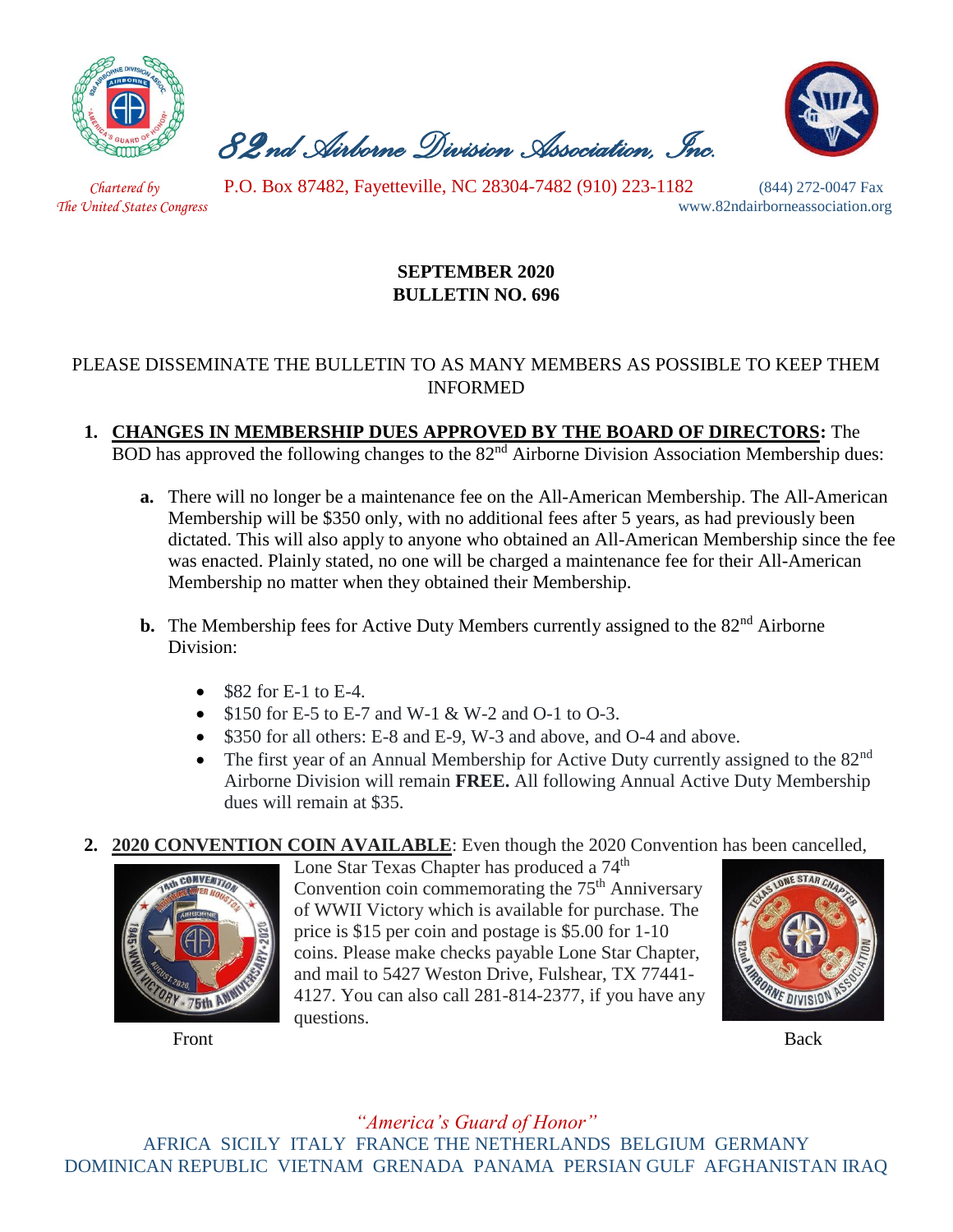



**3. NATIONAL DIRECTOR SELECTION:** On 20 August 2020, the following Director Nominees were selected to be part of the 2021 Board of Directors:

Joe Steen (Kentucky Airborne Chapter) Andrew Ritter (Central Ohio All Airborne Chapter) Larry Stewart (Texas Lone Star Chapter) Director Cletus Slabach (Toledo Chapter) Gary Covey (Tillman E. Beikes Indianapolis All Airborne Chapter) Director Randall Johnson (Greater Daytona All Airborne Chapter)

### **4. BOARD OF DIRECTOR, CHAPTER DELEGATES, AND MEMBERS MEETINGS FOR 2020**:

The Delegates' meeting was held on 17 Aug 2020 and there were only seven chapters that participated. The minutes for this meeting will be posted to our website and emailed to each chapter email account.

The Board of Directors meeting was held on 18 Aug 2020. The minutes for this meeting will be posted to our website and emailed to each chapter email account.

The Members' meeting was held on 20 Aug 2020 and, besides the Board of Directors, there were three, I REPEAT THREE, Association Members who attended. I am sure there are numerous reasons for the lack of participation, but with the number of calls we receive each week for clarifications, suggestions, and general questions, you would think there would be more than seven at the Delegates' meeting, and three at the Members' meeting. I, as the Executive Director, do not understand this attendance. I am confident that some Chapters must have issues concerning the National Office that they discuss at meetings, but according to attendance, everyone must feel that we are doing great, and there are no issues or concerns with the Association. Thank you for your support and belief that the Association does not have any areas of needed change. Accordingly, I am confident that there will be no disagreements at Chapter meeting as to the Association's conduct of operations, as those would have been raised at either the Delegates' or Members' meeting. Thank you for your support.

**5. 2021 ASSOCIATION ALUMNI PUBLICATION:** The Association is sponsoring a 2021 Alumni book that has begun preparation and sales on 3 July 2020. The book will be similar to the 2016 Alumni book with Members being able to have their entries published in the book **free of charge**. **There is no charge unless the Member wishes to purchase the book. There is no obligation to purchase the book**. There is an example on the Association website at:

[https://www.82ndairborneassociation.org/book.html,](https://www.82ndairborneassociation.org/book.html) of the postcard that has been mailed to Members and the email that has been sent to Members. The examples have also been emailed to the Chapter emails, and posted to the Association Facebook page, so Members can see an example of the official mailings that are going to be sent. If any Member has an issue with PCI, the company doing the book, please call our office if you cannot resolve it with the company, and we will address any concerns. **We do not want any Member feeling obligated or pressured into purchasing this book. We encourage you to purchase the book only if you want to. We have also posted a list of the prices on our website at:** [https://www.82ndairborneassociation.org/assets/pci-product-pricing-and-pictures.pdf.](https://www.82ndairborneassociation.org/assets/pci-product-pricing-and-pictures.pdf) **This**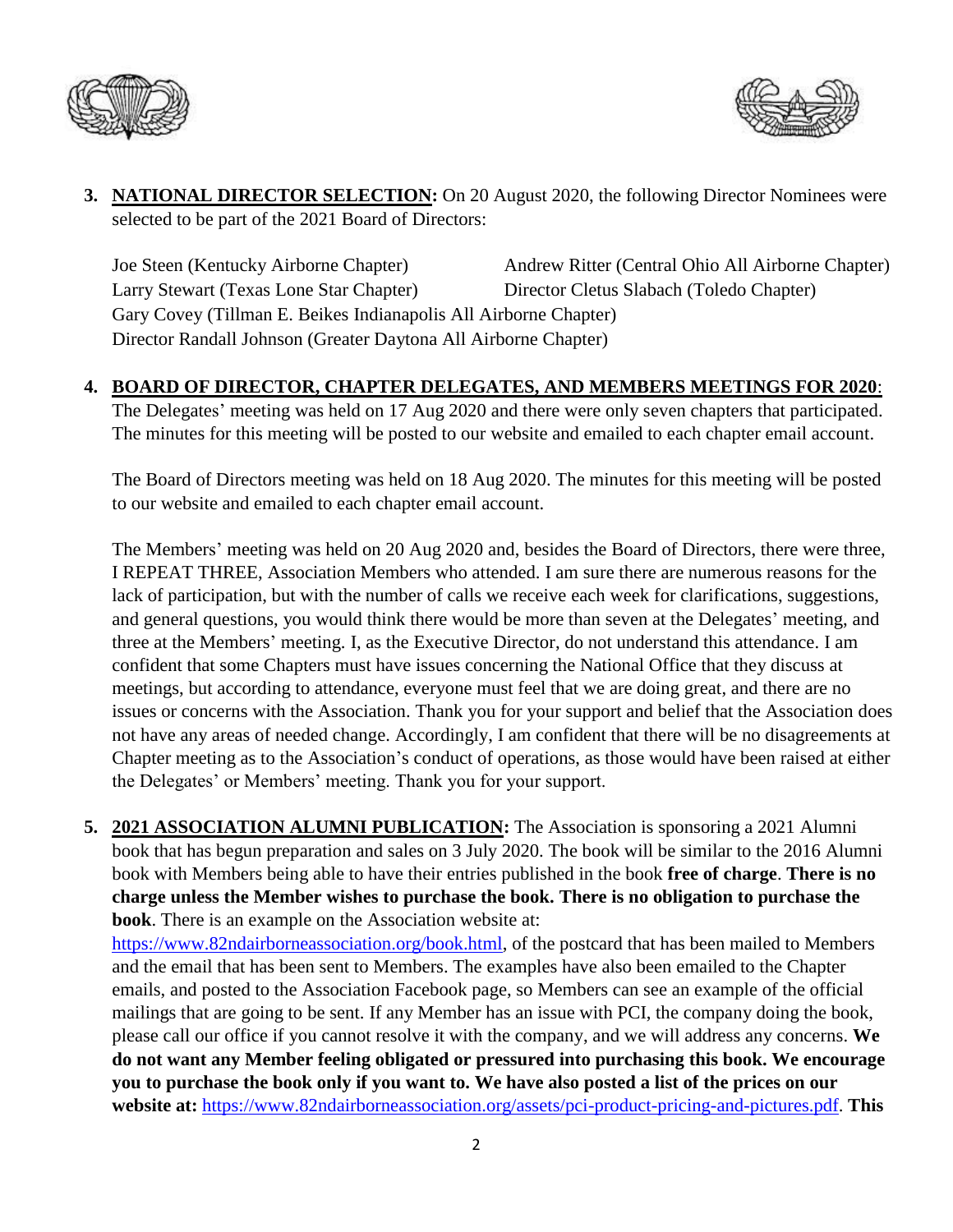



**is a list of all items that are for sale. Please only purchase items that you truly want.** Overall PCI has received high ratings by most Members whom they have contacted, but we do want to address any issues that may arise.

We hope that all our Members who purchase the book will be happy with their purchase. There will be more information sent to Chapters and Members as this project moves forward.

**6. ASSOCIATION ALL AMERICAN WEEK COIN:** The 82<sup>nd</sup> Airborne Division Association coin has



come in and is now being mailed to Members who have preordered the coin. Coins are available at the following link for \$16: <https://www.82ndairborneassociation.org/shop.html> **It is a unique coin and has received numerous kudos. There is a limited supply, so order now!** 



Front Back

# **7. OPERATION BOURBON: STILL AVAILABLE FOR**

**PURCHASE -** The 82nd Airborne Division Association has designed and sponsored an 82nd Airborne Division bourbon bottle. It is now available through Boundary Oak Distillery. The Association will not be selling the bottle. It will only be available through Boundary Oak Distillery. It is an awesome dedication to the Division and has already sold out on the initial 2500 bottles. There will be more produced, but I would not wait too long to order your bottle. In August 2020, the bottle will also be available at numerous class six stores and you can also work with a local liquor store to order these bottles. We have also posted images of the bottle on our Facebook page with links to how to purchase the bottle. When Members actually see the bottle there will be even greater interest. Boundary Oak Distillery also made a bottle for the 3ID in the past and they have stated that there has already been more interest in the  $82<sup>nd</sup>$  Bottle than has ever been shown in the 3ID bottle. Image that. I, for one, am not at all surprised.



To order call: 270-351-2013

### **8. ATTENDANCE OF NATIONAL OFFICERS: Due to the Corona Virus pandemic until further notice Directors will not be attending any events.**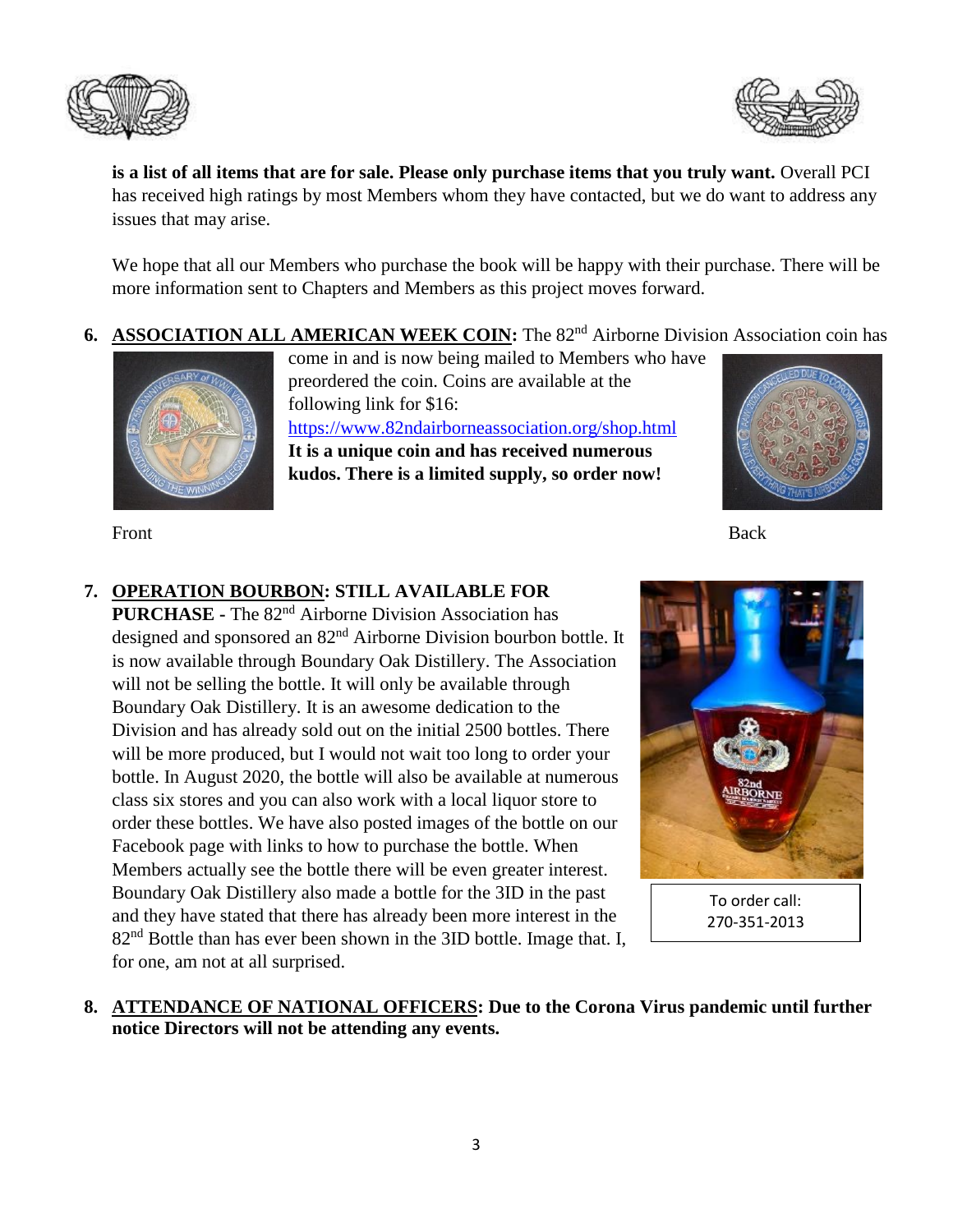



- **9. CURRENT PROJECTS OF THE ASSOCIATION:** This is a list of some of the Projects the Association has approved for working on in 2020:
	- **a. Support for Families of 82nd Airborne Division KIAs, and WIAs:** Provide assistance for the 82nd Airborne Division Association Wounded Warrior Fund through direct response to needs of Families immediately following the loss or injury of an 82<sup>nd</sup> Trooper.
	- **b. Recognition of the Jumpmaster, NCO, and Trooper of the Year:** Last ceremony held on 8 July 2020. Every year our Association recognizes the accomplishments of the 82<sup>nd</sup> Airborne Divisions Jumpmaster, Non-Commissioned Officer, and Trooper of the Year at our annual dinner during All American Week (AAW). On the final evening of AAW, the Leadership and Troopers of the 82nd Airborne Division join the 82nd Airborne Division Association Members as we present these outstanding Troopers with awards to recognize their accomplishments (accomplished through Association and corporate donations). Due to the cancellation of All American Week, the 2020 awards presentation took place on 9 July 2020 on the Division patio.
	- **c. Support for deployed Troopers of the 82nd Airborne Division:** Currently supporting redeployed Troopers placed in quarantine at Ft Bragg by arranging liquid refreshments to the Troops. Our Association stands ready to provide support to our Deployed Troopers as they protect our Nation. The more donations we receive, the more we can do to support our Troopers while they are deployed. Help us to show these Troopers our gratitude for their sacrifices.

#### **d. 3 rd Annual All American Adventure 2020: (POSTPONED DUE TO CORONA VIRUS)**



Plan is to send twenty  $82<sup>nd</sup>$  Airborne Division Troopers on a 4-day resiliency trip to the Catskill Mountains for fishing, hiking, biking and numerous other activities. Aimed at helping Troopers in reintegration after deployment, this project uses donations from Association Members and Chapters, and Corporate sponsorship to accomplish this project. This trip will take place in June 2020, provided we are able to secure funding for our Troopers. Help us in providing an avenue to

assist our 82<sup>nd</sup> Troopers in their resiliency during their redeployment process.

**e. Holiday Troop Support 2020:** This year will be our 5<sup>th</sup> Annual "Holiday Troop Support" and we will again provide over 1000 meals to young Troopers and their Families over the Thanksgiving and Holiday Season to insure the Families of young 82nd Troopers have bountiful Holiday meals over the Holiday Season.



**10. DONATIONS TO GENERAL FUND:** We are asking for help from our Members in working through the cancellation of our Association events. These cancellations will cause the Association the loss of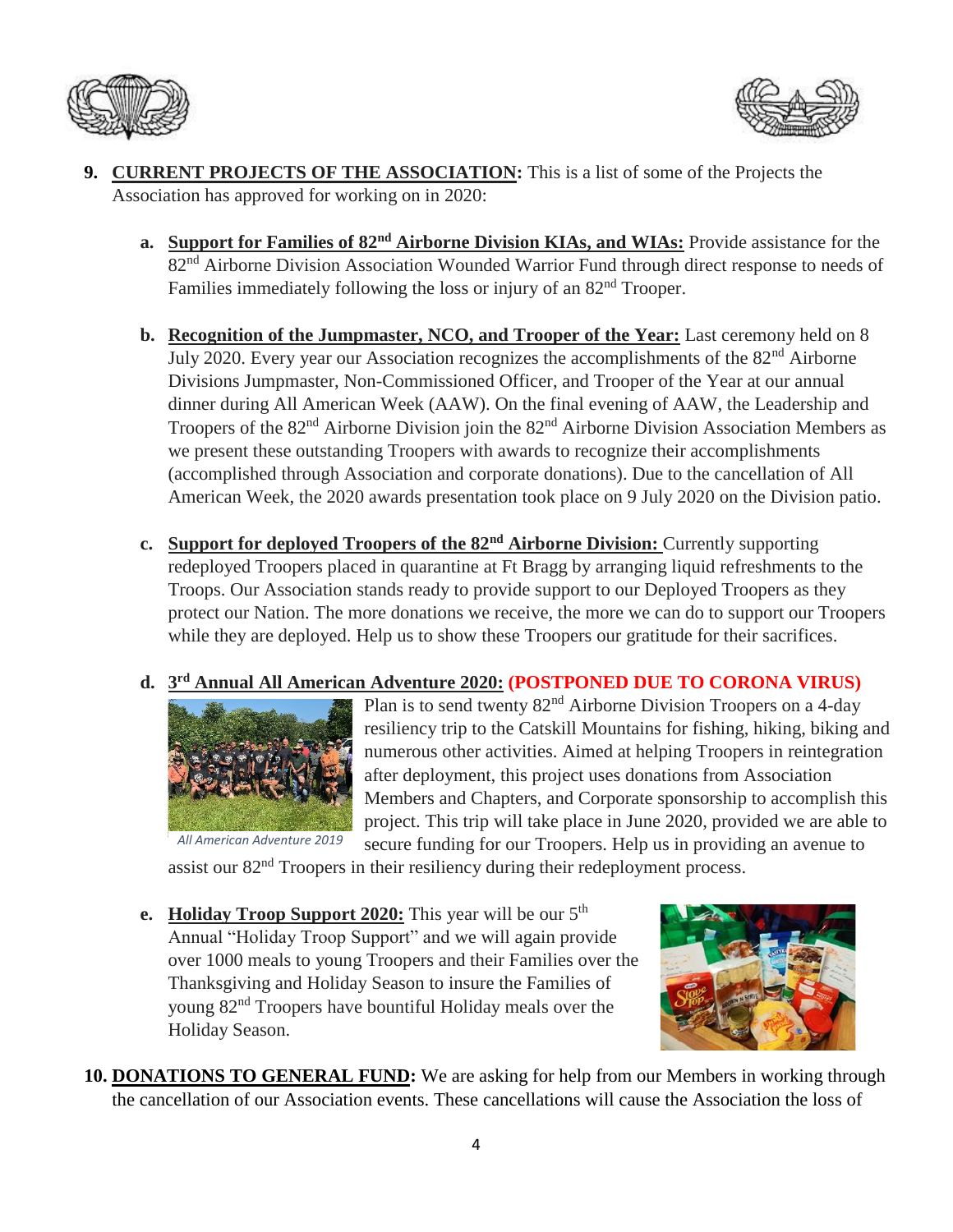



fund-raising opportunities, and we are asking for your help, through donations, in making up for these losses. Please donate any amount to insure we have the funding to continue our Association projects next year. We need your help. If we are expecting the Association to do more to help the Troopers of the 82<sup>nd</sup> Airborne Division, it will take your help. If you think that someone else will do it, you're wrong. Hardly anyone within the Association is supporting our mission. With a Membership of over 35,000 Members, we receive less than 100 donations annually from our Members. This is sad. We do appreciate

those great All Americans that support us annually, but we need more Membership to support. With 35,000 members we should be able to do so much more for our Troopers with even \$5 donations from our Members. We must stop the "why I don't give" excuses, and look at all the projects the Association does and ask "why wouldn't I support our Troopers". The time to act now. We need your help. Please step up and support with anything you can.

- **11. ASSOCIATION 501(c)3 STATUS:** The Association Board of Directors has approved the addition of the following statements in the National By-Laws, and for inclusion in Chapter By-Laws, without further approval of the Chapter By-Laws by the Board of Directors, as long as no changes are made to the approved verbiage. These two statements must be included for the Chapters to be approved for 501(c)(3) status. Once you have completed the addition of the following two statements, please forward a new copy of your Chapter By-Laws to the National Office for filing.
	- $\circ$  The 82<sup>nd</sup> Airborne Division Association organization (local chapter) is structured primarily for charitable and educational purposes. Included is making distributions to organizations that qualify as exempt organizations described under Section 501(c)(3) of the Internal Revenue Code, or corresponding section of any future federal tax code.
	- o Upon the dissolution of the local organization, any and all associated assets shall be forwarded to the parent organization (82d Airborne Division Association). Said assets shall be allocated to exempt projects/activities of the National Office. The 82d Airborne Division Association shall expend the assets for one or more exempt purpose(s) within the scope of Section  $501(c)(3)$  of the Internal Revenue Code, or corresponding section of any future federal tax code, or shall be distributed to the federal government, or to a state or local government, for a public purpose.
- **12. ONLINE SUPPORT DOCUMENTS:** The National office has posted documents on our webpage in the Quick Links / Forms & Resources folder on our website to assist the Chapters. These include forms for Chapter Continuity and Chapter Startup. Please look over these forms and use them as needed.
- **13. 82nd AIRBORNE DIVISION ASSOCIATION 2019 AUDIT:** We have received and posted the 2019 82<sup>nd</sup> Airborne Division Financial Statement audit, and have posted it on our website under "Quick Links" then "Forms and Recourses". A copy has also been sent to each Chapters email account.
- **14. 2019 CHAPTER FINANCIAL STATEMENTS:** As of this date the following Chapters have submitted their financial statements for the 2019 tax season. Any Chapter not on this list are responsible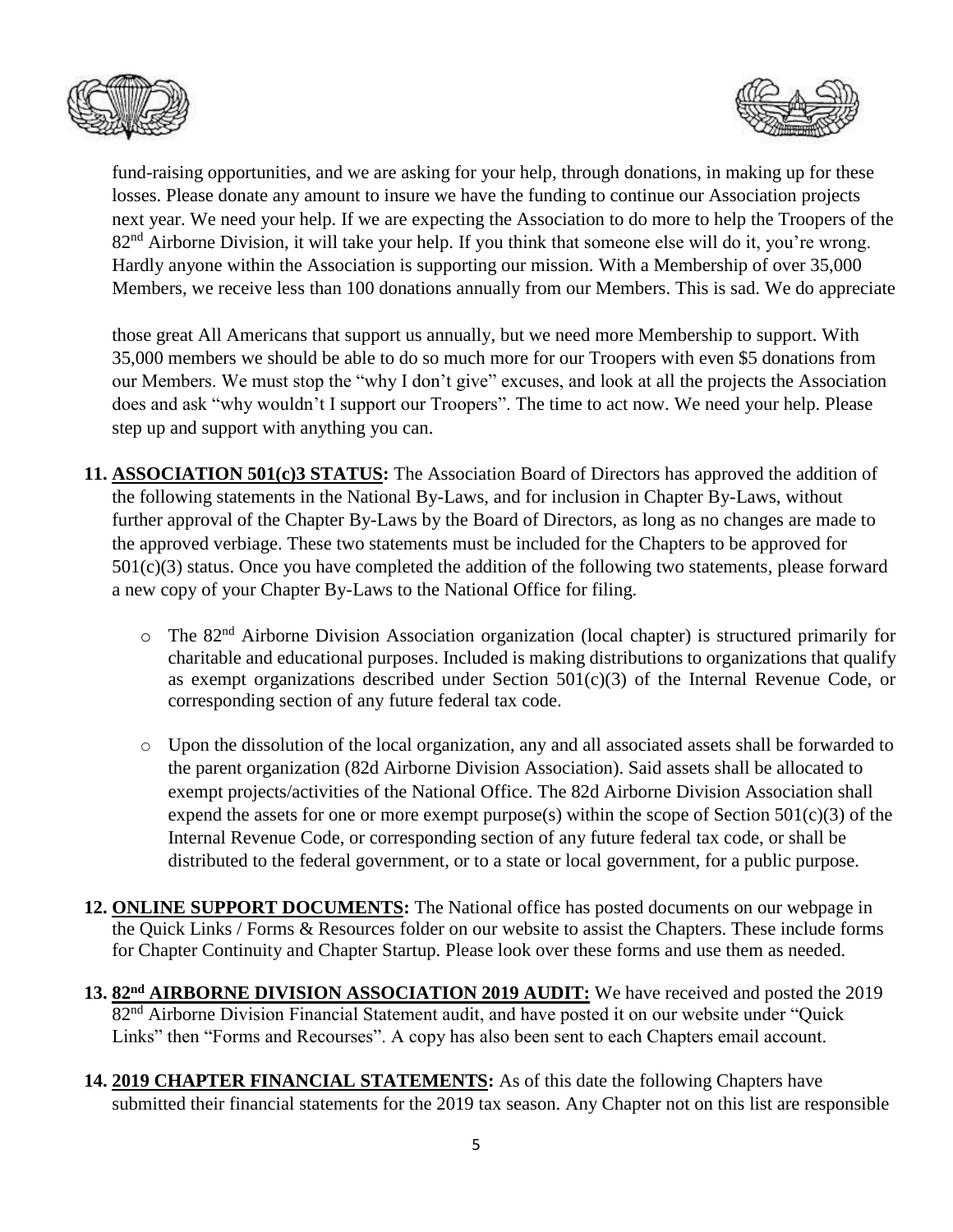



for filing their 2019 Chapter tax returns on their own. Failure to file tax returns can lead to the closure of a Chapter.

| <b>Badger State</b>               | Central Ohio AA              | Central Pennsylvania           |
|-----------------------------------|------------------------------|--------------------------------|
| Don Lassen/Atlanta AA             | <b>Evergreen State</b>       | <b>James Etherton-Detroit</b>  |
| Kentucky Airborne                 | North Central Florida AA     | North Jersey                   |
| <b>North Texas</b>                | Northeastern Pennsylvania    | Oklahoma AA                    |
| San Joaquin Valley                | Tampa Bay AA                 | Tillman Beikes-Indianapolis    |
| <b>Washington DC</b>              | St. Michael's AA             | <b>1SG Leonard Funk MOH</b>    |
| Chicago                           | <b>CPL Edward Slavin</b>     | Greater Daytona AA             |
| <b>Hampton Roads All Services</b> | Low Country AA               | Lozado-Rubio-Conde PR          |
| <b>Rocky Mountain</b>             | <b>South Texas</b>           | <b>Texas Lone Star</b>         |
| <b>Greater Hartford</b>           | <b>Central New York</b>      | <b>COL Reuben H Tucker</b>     |
| Dan Campbell AA                   | Gateway                      | John Towle-MOH Cleveland       |
| Lehigh Valley                     | Lew Millet MOH               | <b>LTG James Gavin</b>         |
| Mid-America                       | New York                     | Niagara Frontier               |
| Northern Michigan AA              | Cohort                       | Golden Gate                    |
| Acadiana                          | Akron                        | <b>Greater Rochester NY AA</b> |
| John Steele                       | San Diego AA                 | <b>SGT Pusateri AA</b>         |
| Southern Arizona                  | Southern Wisconsin           | Virginia State                 |
| <b>Vulcan Chapter</b>             | Ben Vandervoort/Savannah/HHI | <b>GEN Via AA Signal</b>       |
| W. Hughes/TriState/Mid-Hudson     | Benavidez-Patterson AA       | <b>Blue Ridge</b>              |
| Cal-Nevada AA                     | Hajdak/Mokan-Philadelphia    | Idaho AA                       |
| Jacksonville AA                   | Palm Beach County            | Phoenix Joseph P Schwan        |
| Space Coast AA                    | Toledo                       | Western Upper Peninsula        |
| Mid-Michigan                      |                              |                                |

*If you have not submitted your Chapter's financial statement, you need to file separately with the IRS. Please send us a statement, on Chapter letterhead, that you have filed.*

- **15. ASSOCIATION SUSPENSES/DEADLINES:** Please note the following Association deadlines (all information should be sent to the Executive Director, unless otherwise noted): None
- 16. 82d AIRBORNE ASSOCIATION USAA CREDIT CARD: Check out the 82<sup>nd</sup> Airborne Division Association's co-branded cards. These cards display a Paratrooper under the silk on the front. It's a very nice card to have. To get a co-branded Association card, please call 855-755-8263 or go to [www.usaa.com/82nd](http://www.usaa.com/82nd) . If you use a credit card, please choose the card that supports the Association.
- **17. E-NEWS BULLETIN:** *Get Army and Airborne related news directly to your emails!* Members who insure they shared their email address with the Association will receive our E-news bulletin which contains informative articles about the 82<sup>nd</sup> Airborne Division, the Airborne community, the Military,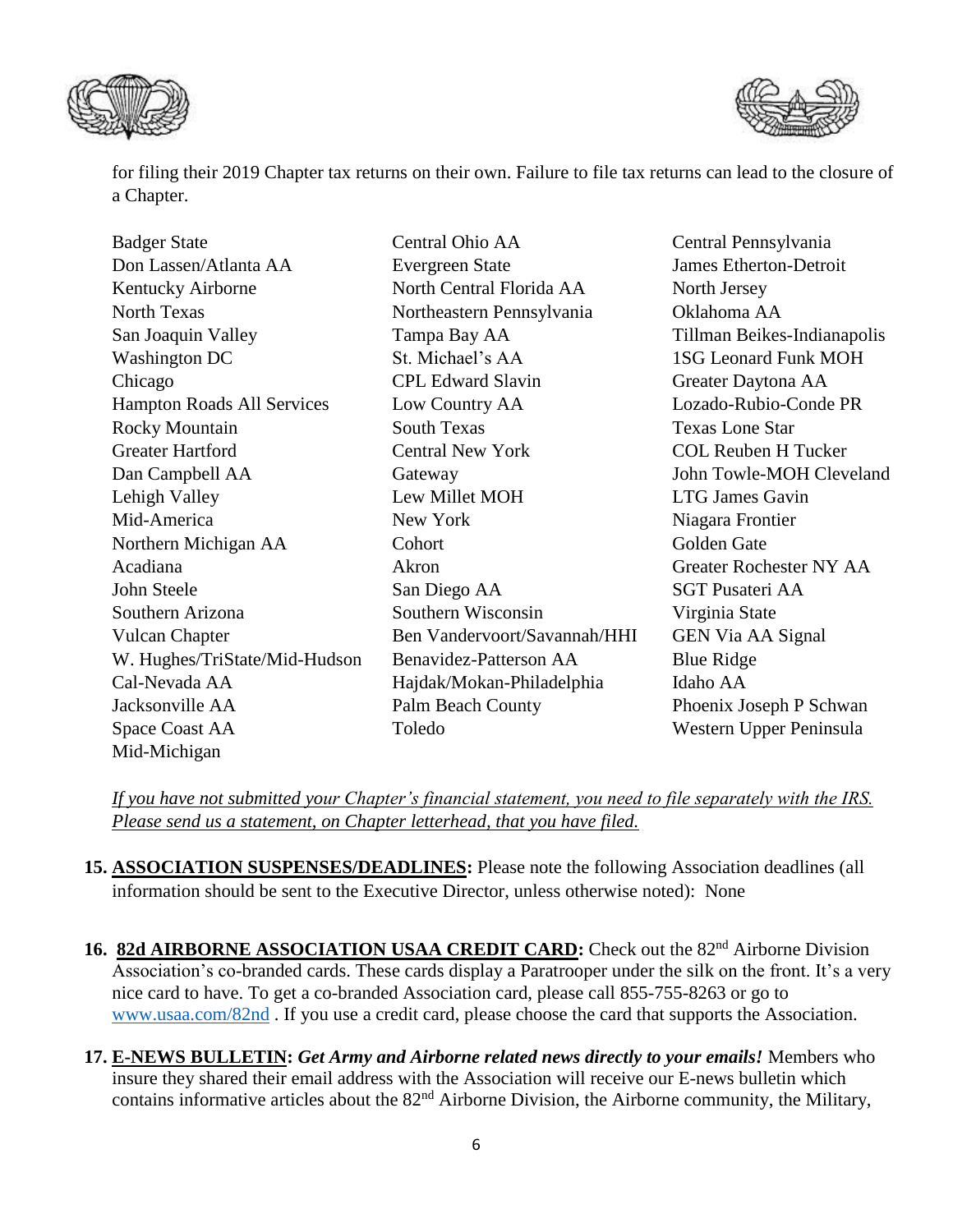



Veterans issues, and even Association related articles, and links to our Bulletins, the Paraglide Magazine, and Fliers and Registration forms for Association Event. If you are not receiving the E-news bulletin to your email just send us your email address and we will add you to the list. Although we have had requests, we are only offering this benefit to our Association members. Sign up today and keep up to date on Airborne issues!

- **18. WITHIN THE DIVISION AND FORT BRAGG:** Please visit the following 82d Airborne Division websites to find out what is happening within the Division and sign up for our E-News bulletin: <http://www.dvidshub.net/image> and [http://www.bragg.army.mil/82nd/pages/default.aspx.](http://www.bragg.army.mil/82ND/Pages/default.aspx) Also, don't forget to check out the Division's Facebook page<https://www.facebook.com/82ndAirborneDivision>
- **19. ASSOCIATION UPCOMING EVENTS:** *Support our Chapters!* Please announce the following upcoming regional events at Chapter meetings, via the Chapter newsletter and website. Registration and information on these events were published in the Paraglide and/or on the Association's website at the following link [www.82ndairborneassociation.org/events.html.](http://www.82ndairborneassociation.org/events.html) If you would like to have the Association President or Executive Director attend your event, please send an invitation to the National office in enough time for us to plan and we will do our best to attend.
	- **a.** Veterans Day Activities 2020 November  $9 11$ , 2020 is Arlington, VA is hosted by the COL Reuben H. Tucker and Washington DC Chapters. The host hotel is the Sheraton Pentagon City Hotel, 900 Orme Street, Arlington, VA. Hotel reservations (800) 325-3535 reservation code: 82nd Vets Day). POC Bill Bauer 910-223-1182. Additional information can be found at: <https://82ndairborneassociation.org/events.html>
- **20. 6th ANNUAL ASSOCIATION 50/50 RAFFLE:** We recently held the 50/50 raffle. We collected a total of \$990.00 to be split 50% to the Association, then 5%, 15% and 30% to raffle ticket holders. Congratulations to:
	- $5\% = $49.50$  to Ellen Peters  $15\% = $148.50$  to Ron Rath  $30\% = $297$  to Steven Gove

All winners have been notified. Congratulations!!

**21. FACEBOOK PAGE: 'Like Us'** at<https://www.facebook.com/82ndAssociation/> *This is the ONLY official Facebook page of the Association. We have no affiliation with any other sites that are using the Association's name!* **To ensure you are at the correct Facebook Page, look for the Association Logo on the page. If you see the Association Logo you are on the right page.** We do not allow political comments, bad language, bullying, and verbal attacks on anyone. Anyone making these types of posts will be deleted. Our site is only to keep Members informed of Association operations and to foster the spirit of the Airborne Community. Please join and like our page. We would love to receive pictures or information from the Chapters of events that they have hosted or will be hosting, to share with our members!